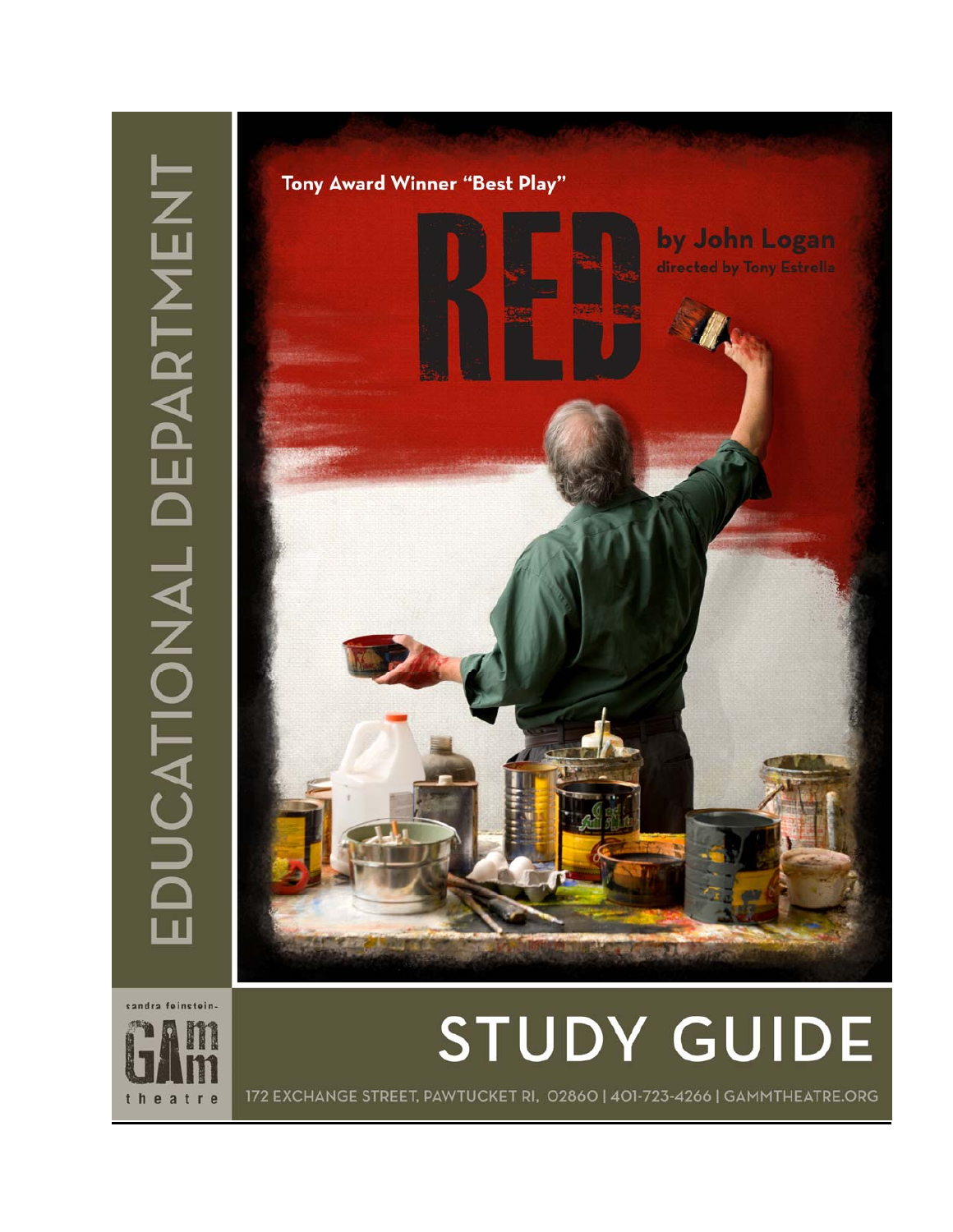### **Table of Contents**

| Prologue:       | Introduction:<br>-Note from Education Director, Steve Kidd<br>-Using This Study Guide in Your Classroom<br>-Benefits of Core Prep visits |
|-----------------|------------------------------------------------------------------------------------------------------------------------------------------|
| Act I:          | Theatre Audience Etiquette                                                                                                               |
| Act II:         | John Logan and Red                                                                                                                       |
| <b>Act III:</b> | Our Production:<br><i>-From the Director</i> , Tony Estrella                                                                             |
| <b>Act IV:</b>  | Background, Themes & Questions for Discussion                                                                                            |
| Act V:          | Activities for the classroom:<br>-Research Questions<br>-Personal Writing Topics<br>-The Basic Tableau                                   |
| Epilogue:       | Thank you!<br>How to learn more through The Gamm                                                                                         |

*This study guide was prepared by Tracy Morreo, Susie Schutt and Steve Kidd* 

*We thank the following organizations for their support of PLAY in our 28th Season: A Community Development Block Grant (City of Pawtucket), The Rhode Island Foundation, the Rhode Island State Council for the Arts, Carter Family Charitable Trust, The Collette Foundation, and Bank of America (as of October 15th, 2012).* 

### **Prologue**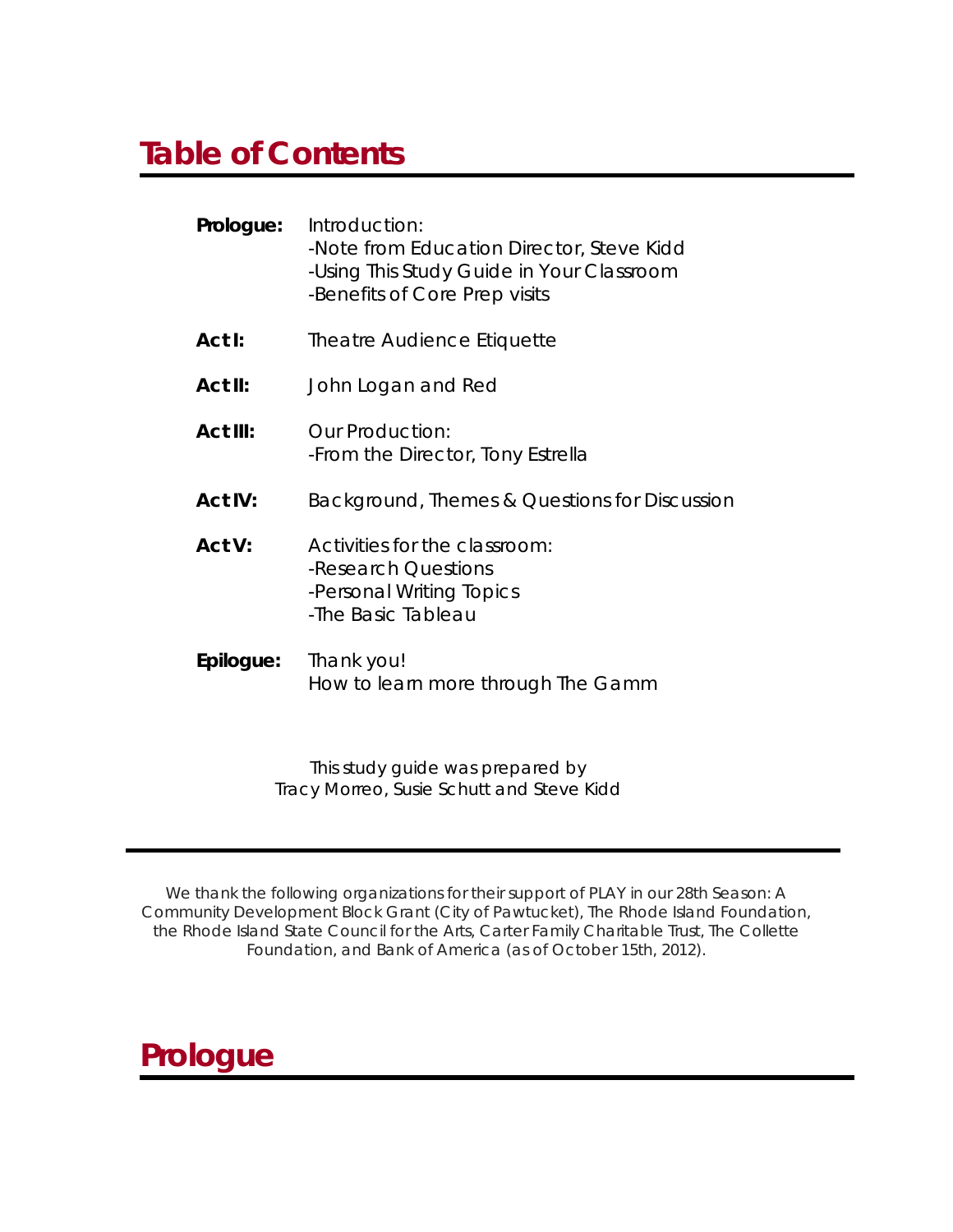### Dear Educator,

The Sandra Feinstein-Gamm Theatre is pleased to offer you this study guide to share with your students designed to prepare them for our production of *Red* by John Logan.

This Study Guide is broken into five acts. In the first act, you will find a few more reminders for you and your students about the nature of performance and what is expected of all audience members attending the theatre. In the second act, you will find a biography of Logan, the history of the play, and a breakdown of the characters. In Act Three, Director Tony Estrella articulates his vision and ideas behind our production. Act Four examines the dominant themes in *Red* and includes ways to integrate the production into your curriculum. Our Study Guide closes with Act Five, which offers activities for the classroom. At the end of our study guide, you will be able to find information on how to learn more about The Gamm's Educational offerings.

As part of our Stage-to-School program, I would like to offer a workshop with your classroom/school before your visit to The Gamm in order to help prepare your students for the play. In these workshops, I will not only discuss the play and the concept(s) in our production, but I will also get students out of their seats and up on their feet engaging in the themes, motifs and language of the play. This type of kinesthetic engagement with language and literature ensures students a deep comprehension and the sort of text-to-self connection that encourages students to invest in reading and literacy-learning.

Much of this work was discovered, developed and inspired by the ArtsLiteracy Project at Brown University. I personally had the good fortune to work with "ArtsLit" and the strategies and models for learning developed by the organization continue to serve as a foundational pedagogical tool for all Gamm Education programming.

Some benefits of ArtsLiteracy learning include:

- **Community Building in Your Classroom** (Applied Learning New Standards: A1; A2; A5)
- **Inspiration and Background on the Artist** (English Language Arts New Standards: E1; E2; E3; E5; E6; Applied Learning New Standards:  $A2; A3; A5$
- **Entering and Comprehending Text** (English Language Arts Standards: E1; E2; E3; E5)
- **Creating Text for Performance** (English Language Arts Standards: E1;  $E2: E3: E5$
- **Performing in Your Class** (Applied Learning Standards: A1; A2; A3;  $A_1$ ; A5)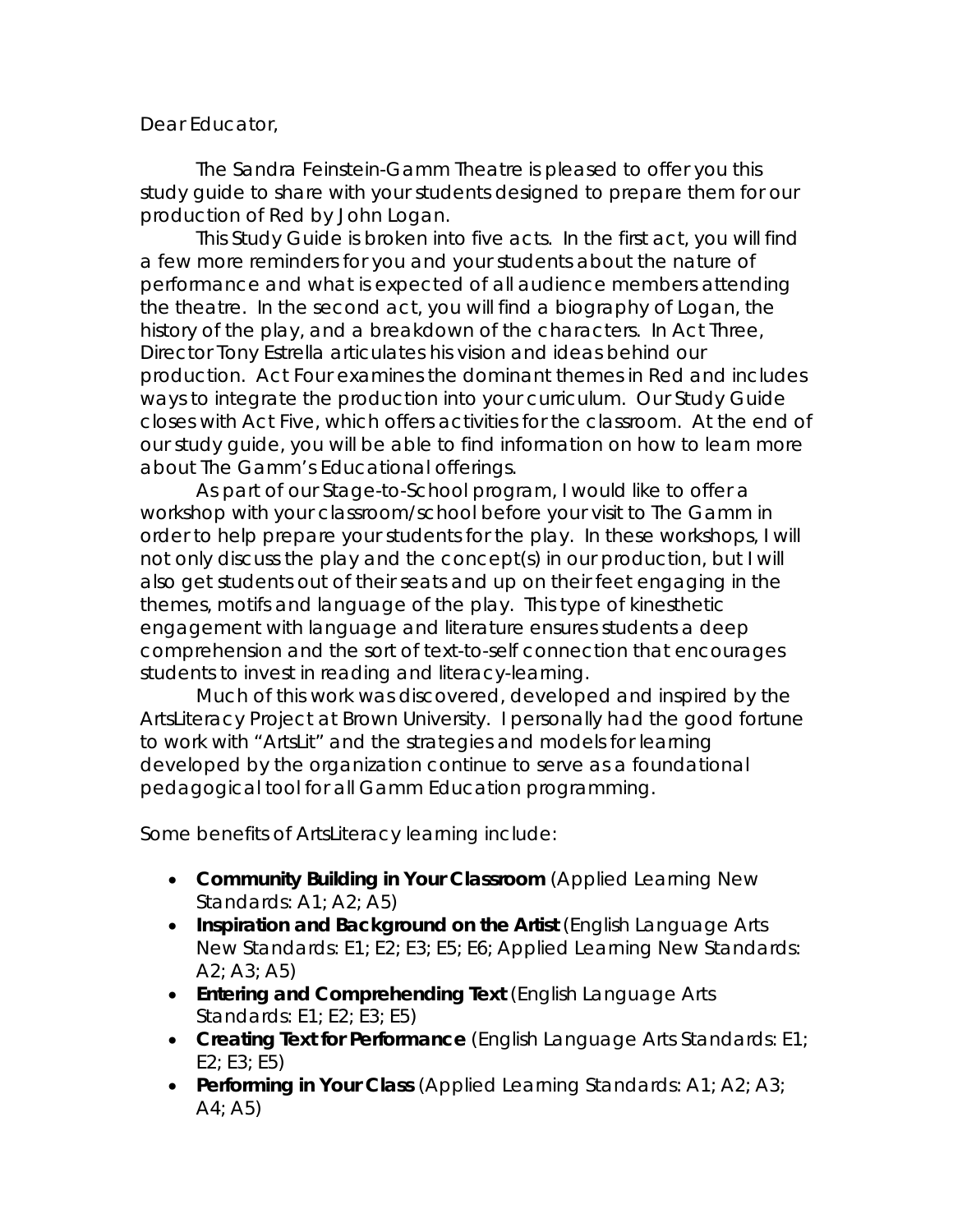• **Reflecting on Your Performance** (E2; E3; A1; A2; A5)

Moreover, the New England Common Assessment Program (NECAP) has developed GSE's (Grade Span Expectations) and GLE's (Grade Level Expectations) to help "capture the "big ideas" of reading that can be assessed."

We believe that all of our Literacy through Performance work helps to develop the following literacy skills.

### **WRITING**

- W-2: Writing in Response to Literary Text (showing understanding of ideas in a text). A "text" covers not only books and plays, but film and other kinds of media.
- W-3: Making Analytical judgments about text (how good was it? What stuck out?)
- W-4: Creating a Storyline
- W-5: Applying Narrative Strategies (how did they tell the story?)
- W-14: Reflective Essay

### **ORAL COMMUNICATION**

- OC-1: Interactive Listening (how well students listen; how much information they pick up hearing something once – asking a student to write a comprehensive account of a play certainly works)
- OC-2: Making Presentations (each senior in Rhode Island will be asked to put on a senior exhibition, capstone project or portfolio that includes a public demonstration on a particular subject. Learning about public performance is an obvious tie-in).

### **READING**

- R-4: Initial Understanding of Literary Texts (where is the climax in a story? How would you set this play in contemporary society?)
- R-5: Analysis and Interpretation of Literary Text/Citing Evidence
- R-11: Reading Fluency and Accuracy (part of the benefits of reading a script out over and over in rehearsal is an increase in reading fluency and accuracy)

Please see more exercises and strategies for ArtsLiteracy learning at www.artslit.org. We would love to hear from you about your experiences using this study guide. It is a great help to us as we build on our education program from year to year.

Steve Kidd Resident Actor/Education Director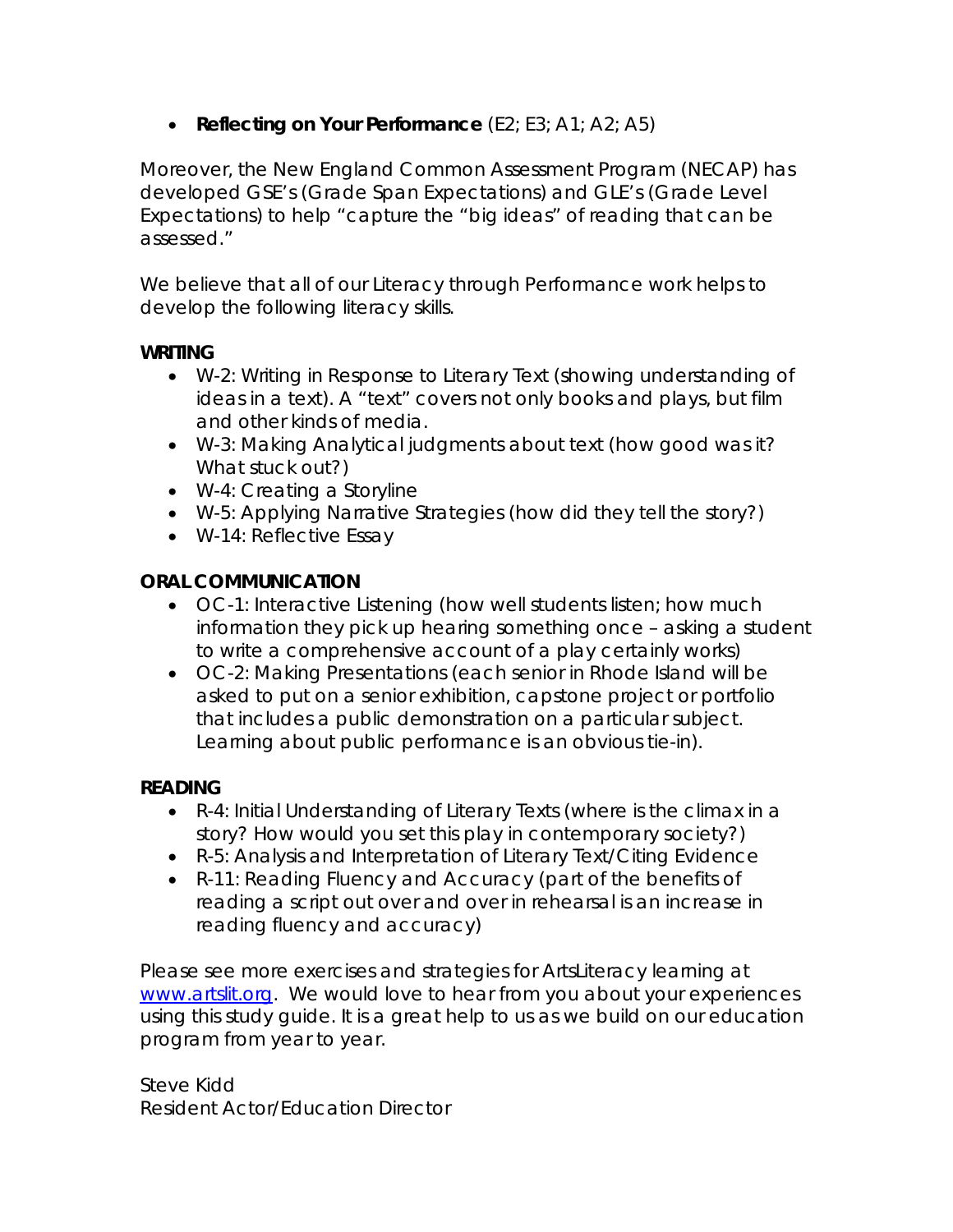# **ACT I: Theatre Audience Etiquette**

What is so exciting about attending the theatre - especially in a smaller space such as the Gamm - is that it is live! Live theatre is different from other forms of entertainment; unlike film and television you are encouraged to pay close attention and actively engage your imagination.

You are mere feet (and sometimes inches!) away from the actors. Thus, you the audience, play an active role in the experience. The actors can see and hear you and any distracting behavior (talking, text messaging, unwrapping candy, the ringing of cell phones, etc) can affect the actor's concentration, disrupt the performance, and ruin the experience for other audience members. So we ask that you refrain from talking during a performance, but welcome your applause and laughter. Thank you!

### **The Nature of Performance**

Controversial British playwright Sarah Kane once observed: "There's always going to be a relationship between the material and that audience that you don't really get with a film… People can walk out or change channels or whatever; it doesn't make any difference to the performance… It's a completely reciprocal relationship between the play and the audience."

The performance you see will never be precisely the same, for it will never have the same audience; every performance is unique. Theatre scholar Robert Cohen observed the essential paradox of live performance:

- It is unique to the moment, yet it is repeatable.
- It is spontaneous, yet it is rehearsed.
- It is participatory, yet it is presented.
- It is real, yet it is simulated.
- The actors are themselves, yet they are characters.
- The audience is involved, yet it remains apart.

 "Theatre is not just another genre, one among many. It is the only genre in which, today and every day, now and always, living human beings address and speak to other human beings… It is a place for human encounter, a space for authentic human existence…"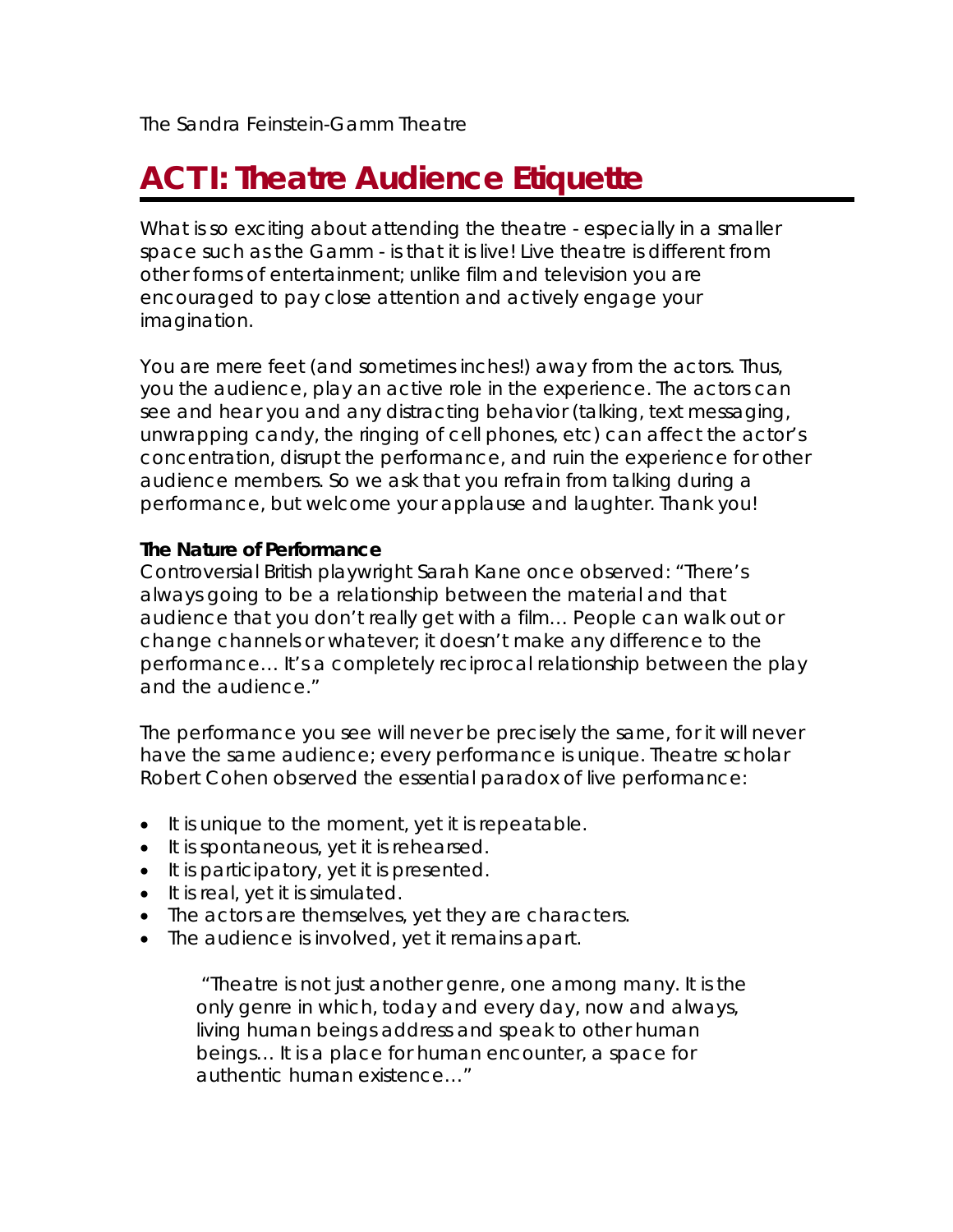-Vaclav Havel, President of the Czech Republic and **Playwright** (From Robert Cohen's *Theatre: Brief Version*)

**Discuss with your students the particular demands and benefits of attending a live performance. Perhaps have them brainstorm how theatre is different from film, television and sporting events.** 

# **ACT II: John Logan &** *Red*



*John Logan* 

### **About John Logan:**

John Logan is an American playwright, screenwriter and film producer born September 24, 1961. His parents emigrated from Northern Ireland via Canada and he was born in San Diego, the youngest of three children. He grew up in California and New Jersey and then moved to Chicago to attend Northwestern University, graduating in 1983. He was a successful playwright in Chicago for many years, with his play, *Never the Sinner*  premiering there in 1985. It opened in London's West End five years later and also received the New York Outer Critics Circle award for an off-Broadway play in 1998. Other plays included *Hauptmann,* about the Lindbergh baby kidnapping and also *Riverview*, a musical. He went on to become a successful screenwriter writing and co-writing Academy Award winning films such as *Gladiator* and *The Aviator*. Most recently he has been nominated for Best Adapted Screenplay for *Hugo*. He is noted as "an immensely talented writer with the rare ability to combine drama and action without sacrificing one for the other".

### **About** *Red***:**

*Red* is about Russian American artist Mark Rothko. It was produced by the Donmar Warehouse in London in December 2009 starring Alfred Molina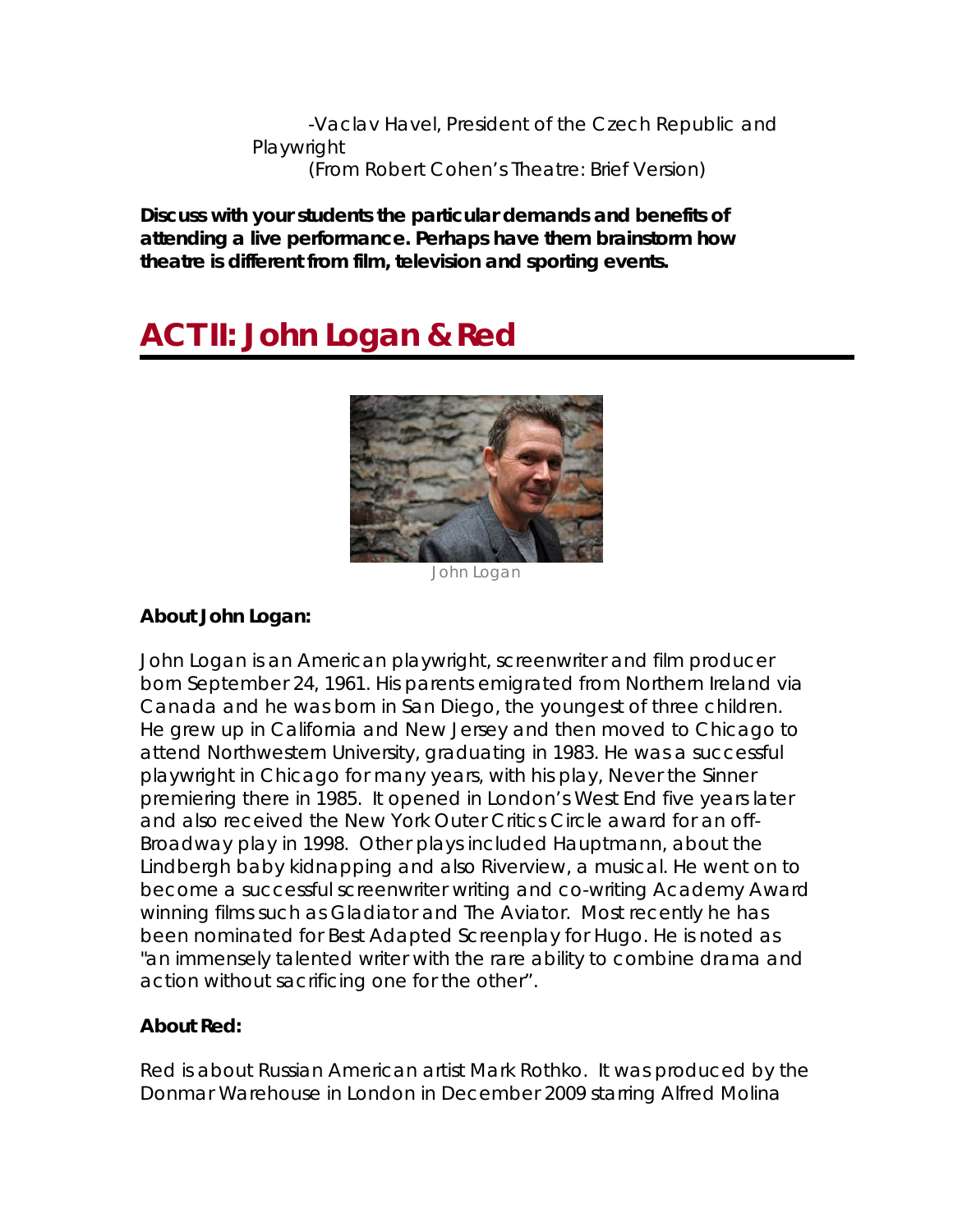and Eddie Redmayne. They reprised their roles for a limited run in New York which went on to receive six Tony Awards in June of 2010, the most of any play. Fred Sullivan Jr., resident Gamm Director, will make his debut performance on The Gamm stage as Mark Rothko.

### **Characters and Setting:**

Red takes place between 1958 and 1959 in Mark Rothko's studio located at 222 Bowery in New York City. His studio is an old gymnasium where representations of some of Rothko's Seagram Mural paintings (see below) are stacked and displayed about the room. An imaginary painting is also "hanging" right in front of the audience which is studied by Rothko through out the play

*Mark Rothko*, American Painter, 50s or older (Biography below) *Ken*, his new assistant, 20s (fictional character)

### **ACT III: Our Production**

### **Director's Notes:**

**By Tony Estrella,** *Gamm Theatre Artistic Director and Director of* **Red** 

### **WHAT DO YOU SEE?**

"In the studio, Rothko was a man of resolution; one of the last artists in America to believe, with his entire being, that painting could carry the load of major meanings and possess the same comprehensive *seriousness*  as the art of the fresco in the  $16<sup>th</sup>$  century or the novel in 19th century Russia. Outside its door, he dithered." — Robert Hughes, "Rothko in Babylon"

### **Tragedy in Every Brush Stroke**

John Logan and I share very similar first encounters with the art of Mark Rothko. Upon visiting London's Tate Modern, Logan, knowing little of Rothko or his work, was so moved that he left needing to find out more about these extraordinary works and the man who created them. That initial encounter and the need it inspired became the spark that ignited his great play, *Red*. My first visit to the Tate was back in 2005. Having no significant previous knowledge or investment in Rothko's work beyond seeing various prints in art books and being intrigued by their geometry but little moved by their effect, I ventured into the room housing nine of the murals that were initially commissioned for the Four Seasons restaurant in New York City's Seagram building.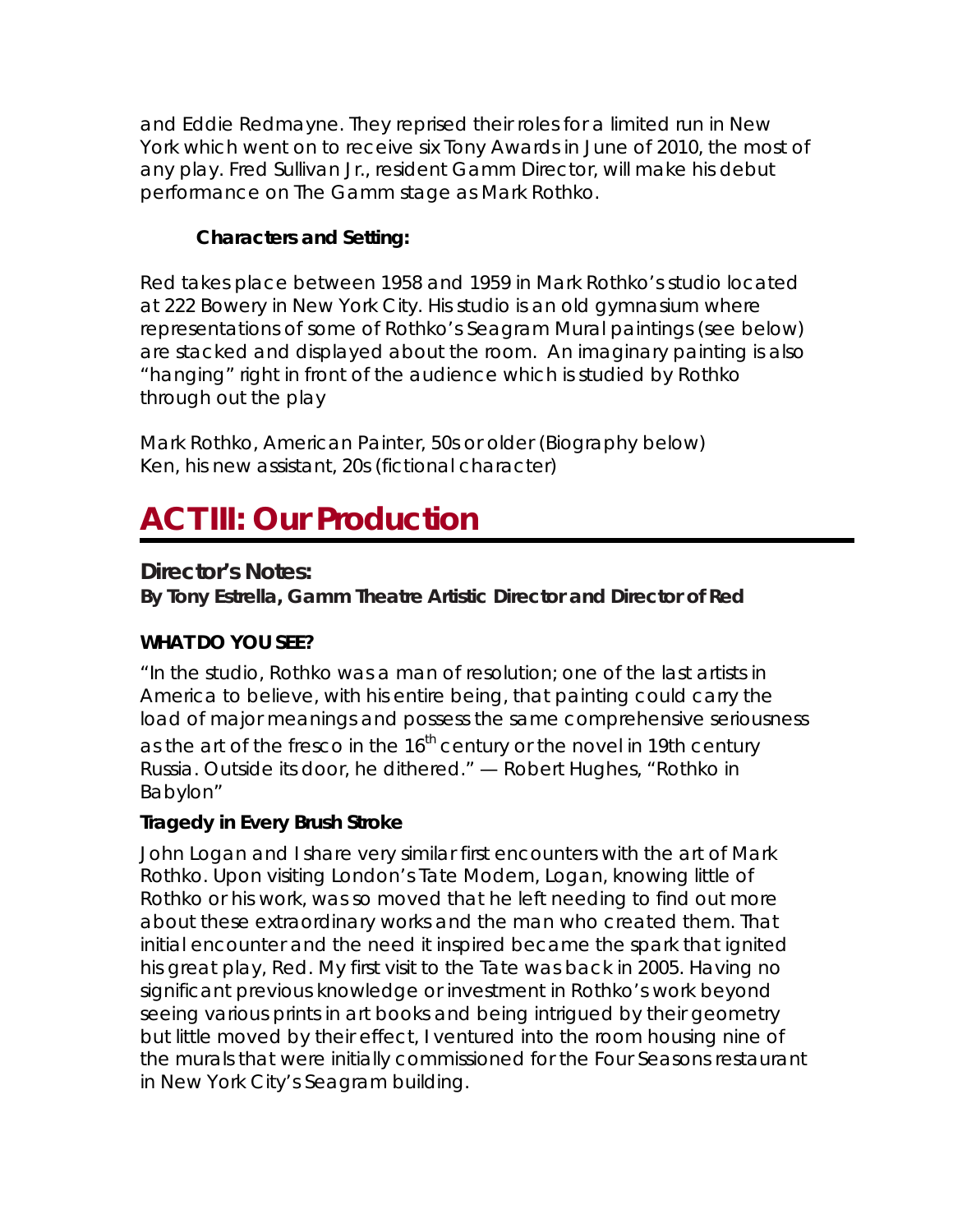Like Logan, I was quite unexpectedly overwhelmed. Two things happened that no mere art book reprint can ever reproduce for a viewer. With no page to flip to impatiently see what's next, they enveloped me and demanded that I give them *time*; and that time let me room to see and feel them *move*. It was visceral. That *time* and *movement* allowed me to *be moved*. As the great art critic Robert Hughes once pointed out, "Yahweh doesn't show his face in reproductions, only in paintings." In other words, if you've ever looked at a Rothko and thought "My kid could paint that," you need to get to your butt to the museum.

For Rothko, painting was *serious*. Abstract Expressionism, the school of artists with whom Rothko is most identified (along with Pollock, Newman, De Kooning etc.), found its voice, as the moniker suggests, in abstraction. With great swathes of color, shapes, ambiguous forms, and pure expression on the canvas, the paintings were deliberately intent on instantaneously evoking emotion in the viewer through bold gesture rather than intellectual content, symbol or story. What set Rothko apart from his contemporaries was his need, his demand that his pictures contain *meaning*.

"A generation that does not aspire to seriousness, to meaning," Logan's Rothko states, "is unworthy to walk in the shadow of those who have gone before." Rothko saw himself as the latest (and just maybe the last) in a continuum of painters stretching back to Michelangelo and Caravaggio, running through his idols Rembrandt and JMW Turner. Great masters all, they could never be accused of lacking content, of peddling a derivative formlessness or a cleverer-than-thou conceptualism so easily dismissible in much of modern art. Indeed, Logan has Rothko rail against the next wave of painters who are more interested in comic books and soup cans, with "zeitgeist art," than in facing the beckoning void.

To Rothko, Logan writes, there was "tragedy in every brush stroke." Without quite knowing it, the visceral reaction that Logan and I, along with countless others, have experienced while engaging Rothko's art is a response to that tragedy: a marrow-deep acknowledgement that it belongs to us, that in those layers of paint and shimmering blocks of color, are doors and windows on the infinite, "inescapable, inexorable, like doom."

### **What the Rabbit Knew**

I was fortunate to visit London again this past October. Sitting with the rehung Seagram murals (only 6 were available at the Tate this time around) was an even more intense experience, my own investment in Rothko having deepened in the interim. Without a doubt, my work on Logan's play provided both a context and a focus that has made my conversation with the paintings themselves wider-ranging and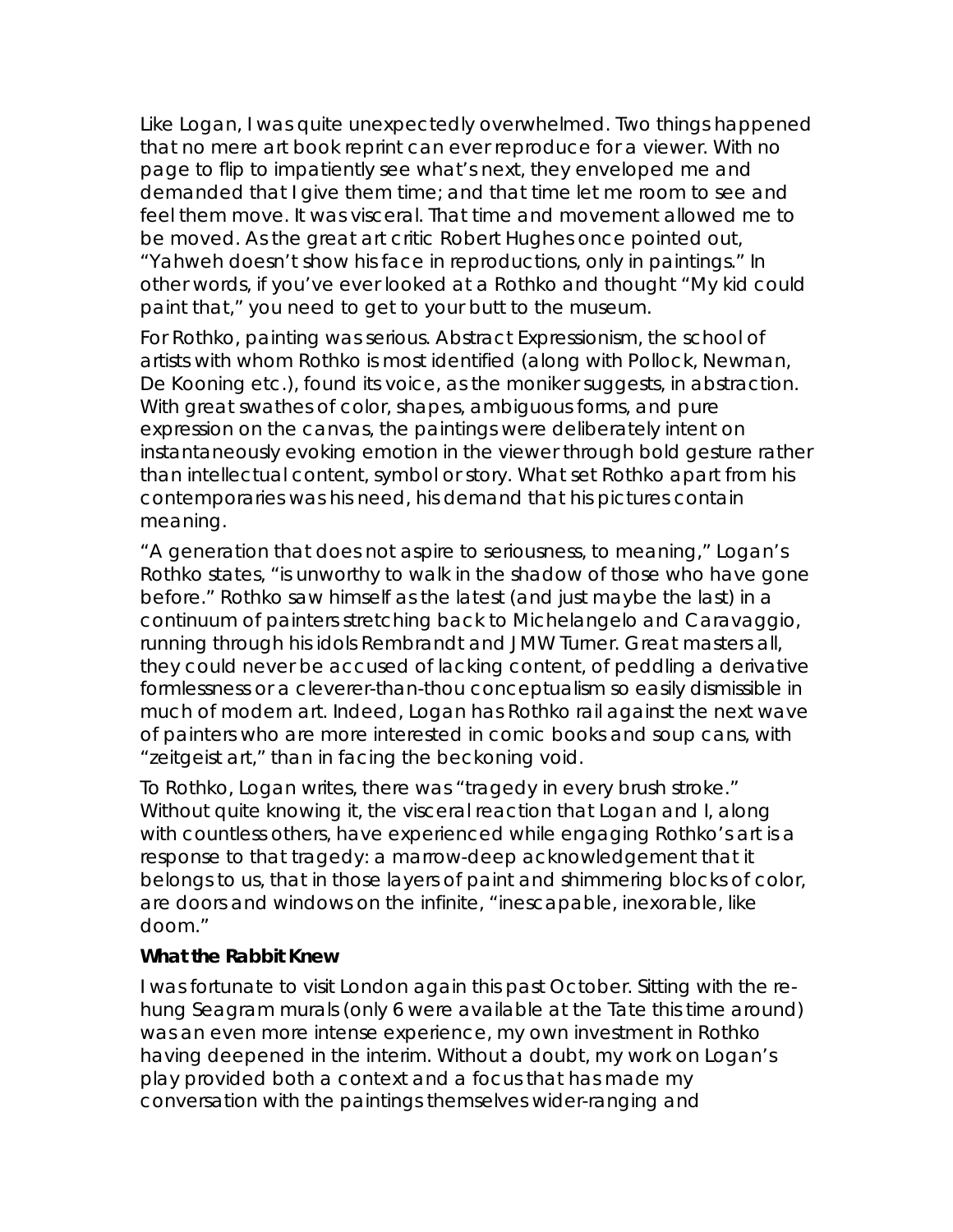meaningful. While on my journey through that extraordinary city, I hopped from the National Gallery – which houses many works of crucial importance to Rothko including two Rembrandt self-portraits and *Belshazzar's Feast,* and several influential works by JMW Turner – to the Tate and back again, listening in on a conversation between these artists and their works.

In *Red*, Rothko opens the second scene intoning his name alongside his forbears, "Rembrandt and Rothko…Rothko and Rembrandt…Rothko and Rembrandt…And Turner." Though one might argue that it is too early to tell, the Tate has seen fit to make Rothko's dream roll call a reality. A Turner hangs immediately outside his gallery so that no viewer may enter the Rothko room without beginning the conversation more than a century earlier with a man whose work, though prefiguring even the Impressionists, Rothko considered a spiritual peer. Seeing both artists' work together, up close, and conversing with each other, validates Rothko's proclamation however vain it might be. They were both painting at the dawn of cataclysm: Turner in the initial surge of the Industrial Revolution, Rothko in the wake of nuclear annihilation. To see Turner's *Fighting Temeraire*(1838) in which one of the last of the Napolean-era frigates is being tugged via steamship into a harbor to be destroyed or, even more potently, his *Rain, Steam, and Speed- The Great Western Railway* (1844) is to understand that in both form and content these artists, separated by more than a century, are telling versions of the same dark tale. Turner's world depicted the transition from Constable's verdant countryside in works like the *Hay Wain* (1821) to the mechanized grime and Dickensian "hard times" of the new industrialized world. Rothko's pictures chronicled man's permanent acquiescence to absurdity and meaninglessness. His paintings attempted to answer the essential modernist query, "Now that we can literally destroy the world, what next?" In *Rain, Steam and Speed*, Turner offers an answer. The painting evokes an oncoming train steaming out of a Rothkolike blur of sky and void while, tiny in the foreground, you can just make out the form of a rabbit darting away in primal fear. "Get out of the way," the rabbit seems to cry. It may be our only hope. Art, of course, tends not to get out of the way. It confronts. It agitates. In Rothko's case, it stood on the tracks and waited for the blow.

That blow came in 1970 when, on the very same day the Seagram Murals arrived at the Tate in London, Rothko was found dead in his New York studio, having flayed his veins with a razor. Gruesomely, as if to balk at the cliché or ensure as swift an exit as possible, he slashed not at the wrist but further up the arm to the elbow. In Hughes' description, Rothko lay there "fat and exsanguinated, clad in long underwear and black socks, in the middle of a lake of blood." In *Red*, Logan's Rothko foretells his own end with a potent description of his "friend Jackson" [Pollock's] death in a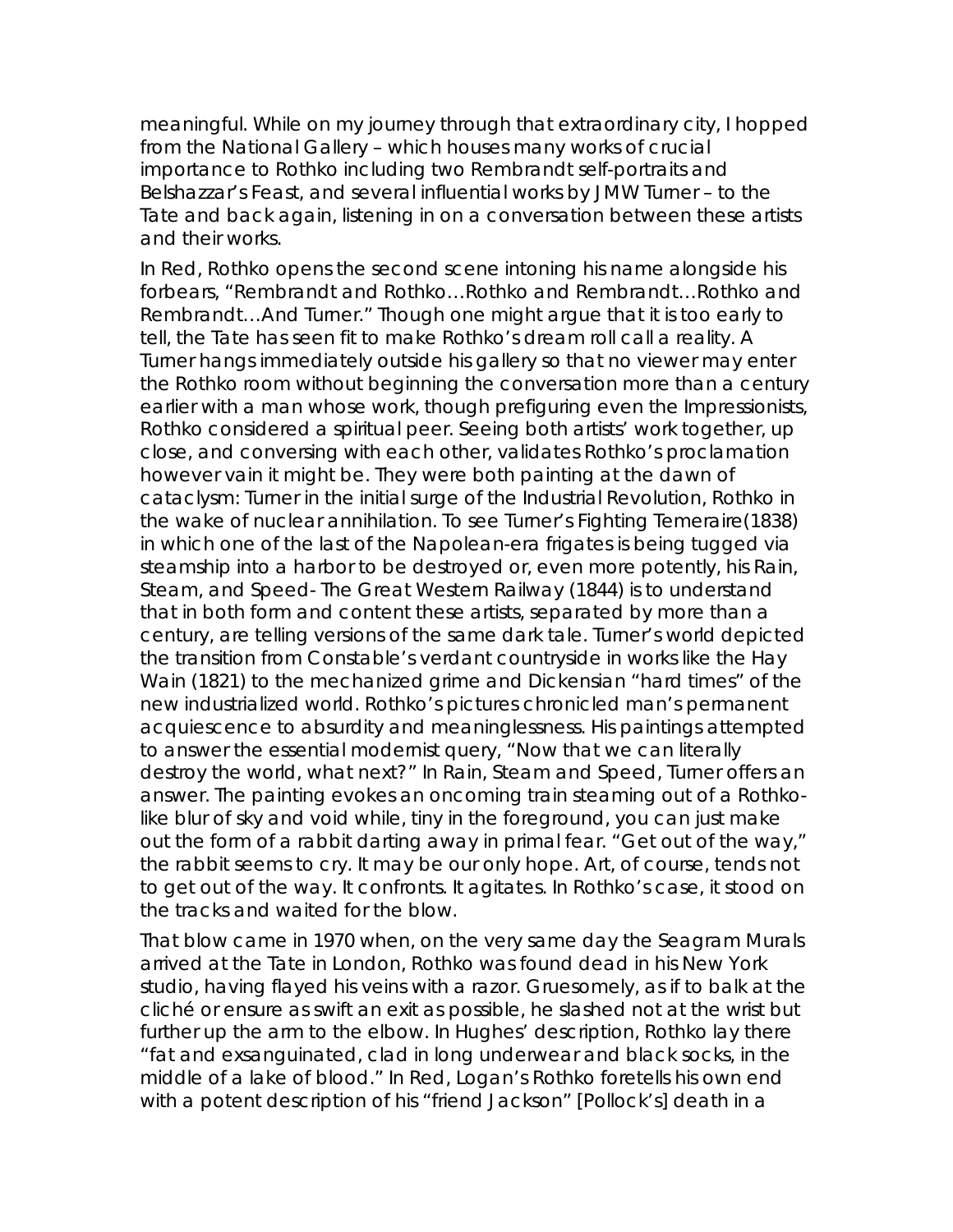horrible drunken car wreck years earlier. Rothko offers a sobering reassessment of what was officially labeled an accident: "You tell me what that is" he says, "if not a lazy suicide."

*"He's a schmuck from Wyoming who can paint. Suddenly he's a commodity. He's 'Jackson Pollock.' Let me tell you, kid, that Oldsmobile convertible really did kill him. Not because it crashed, because it existed....Goya said, 'We have Art that we may not perish from Truth.'… Pollock saw some truth. Then he didn't have art to protect him anymore… Who could survive that?"*

Rothko certainly couldn't.

### **Art and Anti-Art**

Two remarkable coincidences attended my sojourn through London last month. The first occurred when a vandal by the name of Vladimir Umanets, an acolyte of the self-styled school of "Yellowism," defaced one of the Tate Seagram murals a mere 24 hours after I had visited them. He inscribed his name with a paint pen and then scrawled, "This is a potential piece of Yellowism." When I first heard the news via a text message from back home, I thought it was a joke. Certainly Umanets' explication of "Yellowism" sounds like the rantings of a schizophrenic clown:

*"Yellowism is not art, and Yellowism isn't anti-art. It's an element of contemporary visual culture. It's not an artistic movement. It's not art, it's not reality, it's just Yellowism… Maybe I would like to point people's attention on what it's all about, what is Yellowism, what is art?...The main difference between Yellowism and art is that in art you have got freedom of interpretation, in Yellowism you don't have freedom of interpretation, everything is about Yellowism, that's it. I am a Yellowist…"*

How does one reply to such nonsense? After a similar rant from the Dadaist Tristan Tzara in Tom Stoppard's masterpiece *Travesties*, the famous novelist James Joyce retorts:

*"You are an over-excited little man with a need for self-expression far beyond the scope of your natural gifts. This is not discreditable. Neither does it make you an artist. An artist is the magician put among men to gratifycapriciouslytheir urge for immortality. The temples are built and brought down around him from Troy to the fields of Flanders. If there is any meaning in any of it, it is in what survives as art…"*

Rothko was indeed a kind of magician. Contemplating the canvas after the one act of on-stage artistic creation in *Red*, Rothko plagiarizes Shakespeare's most famous wizard, *The Tempest's* Prospero, who after offering the sprite Ariel his freedom mutters, "so, so, so." Like Shakespeare's hero with those three short syllables, Rothko acknowledges the pain of letting a piece of him go, a fleeting bit of his soul that would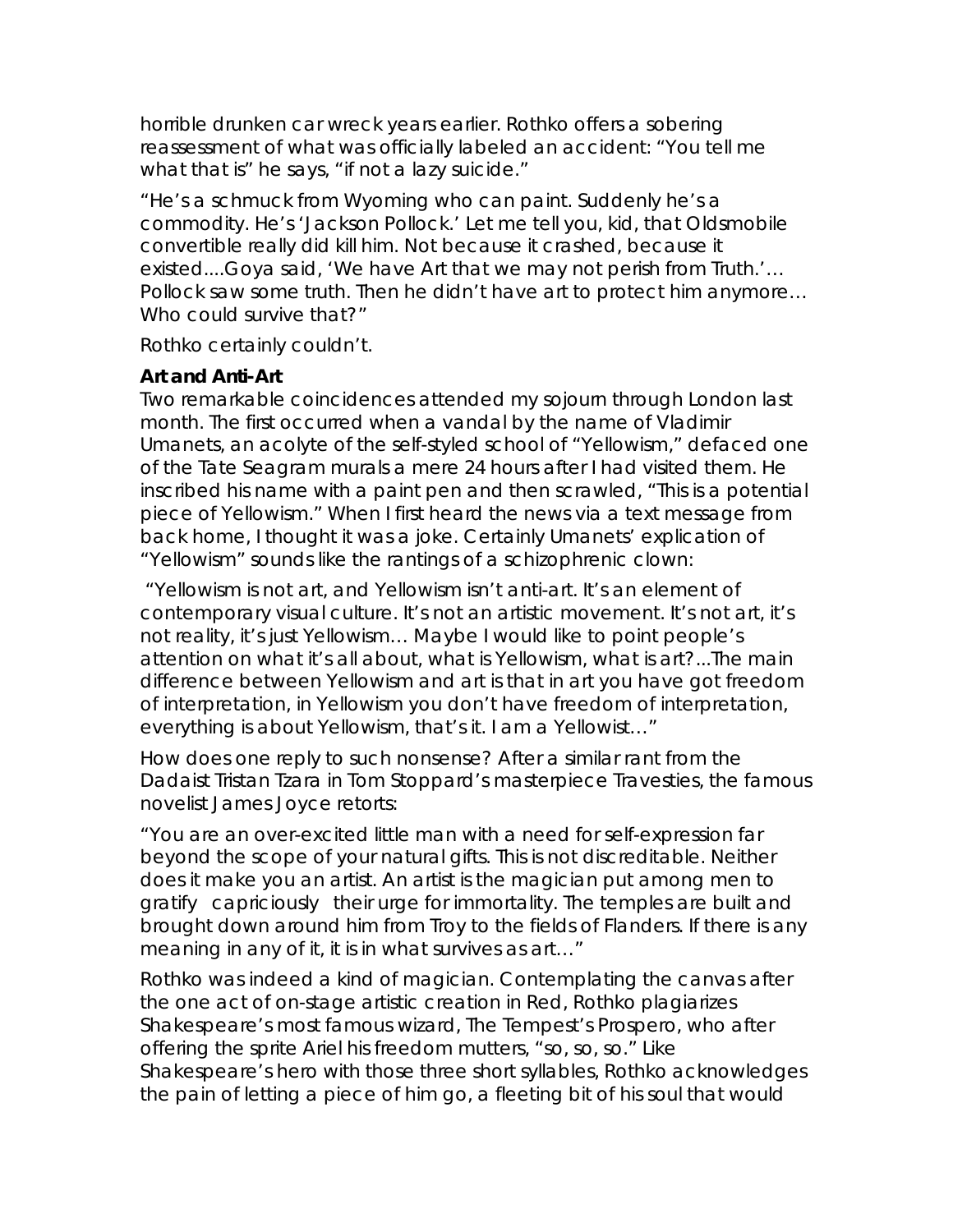over time become an avalanche. And as every conjurer must one day break his staff and every writer put down his pen, Rothko reached a point at which having seen "some truth," he didn't have "the art to protect him(self) any more." His brush began to stiffen, though he wouldn't put it down.

This became stunningly obvious with my second London coincidence. Fortuitously, the Pace Gallery just happened to open a brand new space that week, pairing six late Rothkos with works by the contemporary Japanese photographer Hiroshi Sugimoto. Rothko's pictures were, frankly, depressing. They felt static, lacking the furious movement and the literal and figurative depth so unmistakable in the Seagram works of ten years earlier. The too-evident brush strokes and flatness of tone seemed to indicate a vague submission. Gone was passion, his "life force." The bold colors were conspicuously absent, the reds had given way to dull browns. At the time, he was suffering from the aftereffects of a debilitating aortic aneurysm, as well as the unrelenting depression that he had endured for much of his life. The pictures seem almost wholly inert, nearly self-parody as if these works were evidence of a kind of artistic suicide, a spiritual selfnegation as the clock wound down.

Leaving the Pace that rainy Monday with admittedly less spring in my step, I headed for my hotel and happened on Trafalgar Square. Rather than continue down the Strand, I took the stairs two at a time and made my way into the National Gallery for another look at the Rembrandts. Among the collection are two self-portraits. The first is the great artist at 34 years old (1640), sober, stern but not unkind, already a bit weary, the child father of the man, with the most penetrating gaze I've ever tried to hold; confident without a hint of arrogance, still watchful, knowing, longing and capable of knowing the world's name. The second was painted 29 years later (1669) and exactly 300 years before Rothko's Pace paintings (coincidentally both men were in the last years of life). Rembrandt is physically diminished, heavier, worn down by time. The weariness hinted at in the 34-year-old is now in full withering bloom. The blight that will soon choke out its life evident in that slightly hooded, rheumy gaze though all the petals have yet to fall.

The contrast was stark but restorative both to my sagging spirits and my understanding of the Rothkos. For all their ennui they, like the Rembrandt, evoked something powerful and harrowingly honest. No, they weren't as accomplished or revelatory as the Seagram murals; but even with too much water in the wine, the pictures retained a kick. For two decades Rothko had worked in this 'style' that would become his signature. The end being nigh, he seemed to run out of anything else to say which is, I realized, *exactly what he was saying*. An astonishing message from any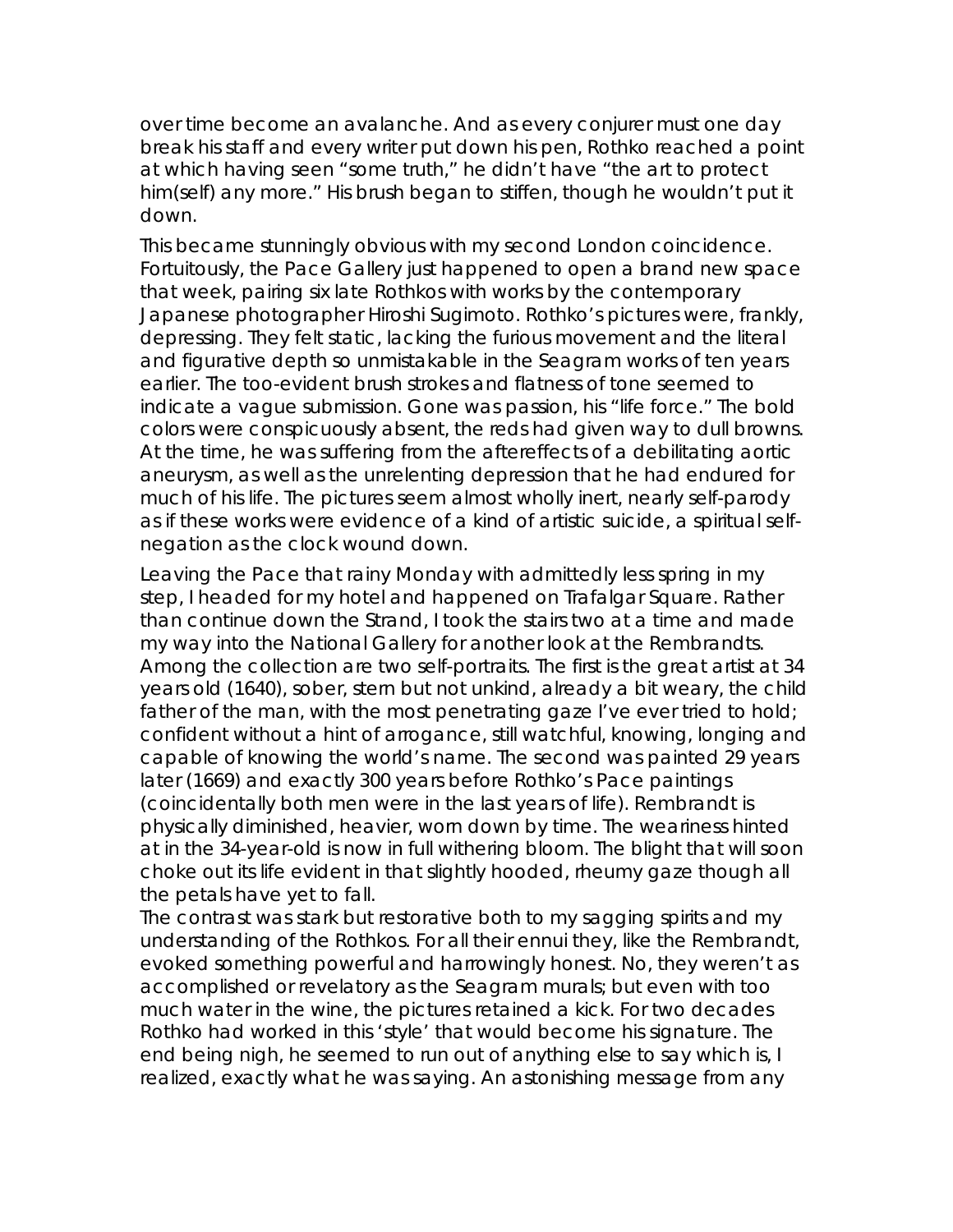artist, to face down that terror, that encroaching darkness and admit finally that, "the black has swallowed the red."

## **ACT IV: Background, Themes, & Questions for Discussion**



*Mark Rothko* 

#### **About Mark Rothko:**

Born Marcus Rothkowitz in Russia, 1903, **Mark Rothko** is classified as an abstract expressionist painter. Rothko himself rejected this label and resisted any classification as an abstract painter.



*Red, Orange, Tan, and Purple, (1949)*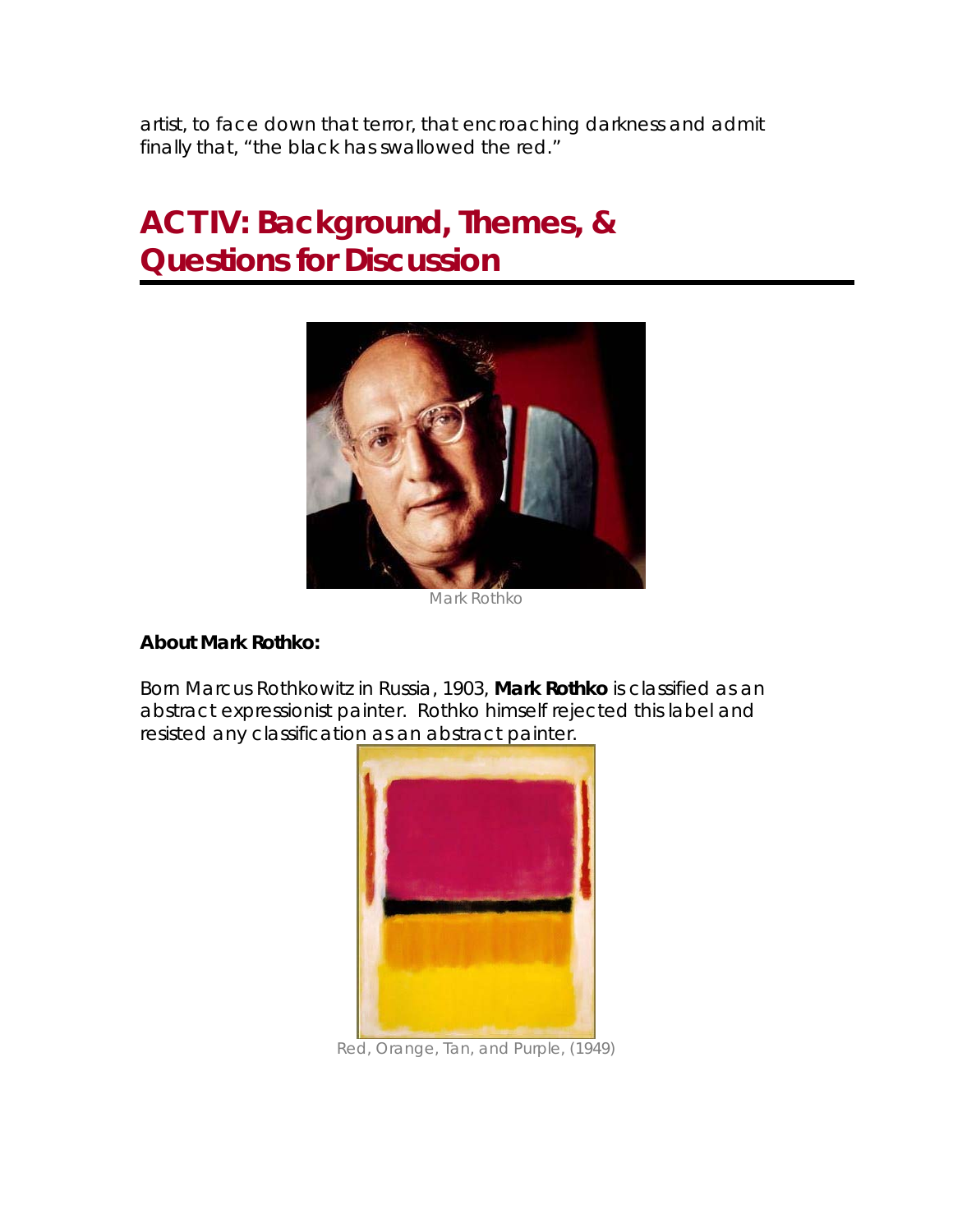His family emigrated to the United States when Rothko was a child. He received a scholarship to Yale based on academic performance; however, he dropped out in his second year. Forty-six years later he received an honorary degree from Yale. Over the years, Rothko tried his hand at acting and writing but it wasn't until he took a course with still life artist Max Weber that he began to see art as a tool of emotional and religious expression. Rothko went on to work with Milton Avery, another artist who greatly influenced Rothko's art.



*Untitled (Deep Red on Maroon) (1959), "Seagram Mural Sketch"* 

Rothko went through many phases as an artist, often suffering from depression, which is reflected in his work. Rothko's paintings matured from representation and mythological subjects into rectangular fields of color and light: in 1946, he began to develop his signature color block style. He was heavily influenced by the writings of Freud, Jung, and Nietzsche. Throughout his career, Rothko was extremely successful, having shows all over the world and watching the prices of his work rise over his lifetime.



*Maroon and Orange, (1958), from "The Segrams Murals"*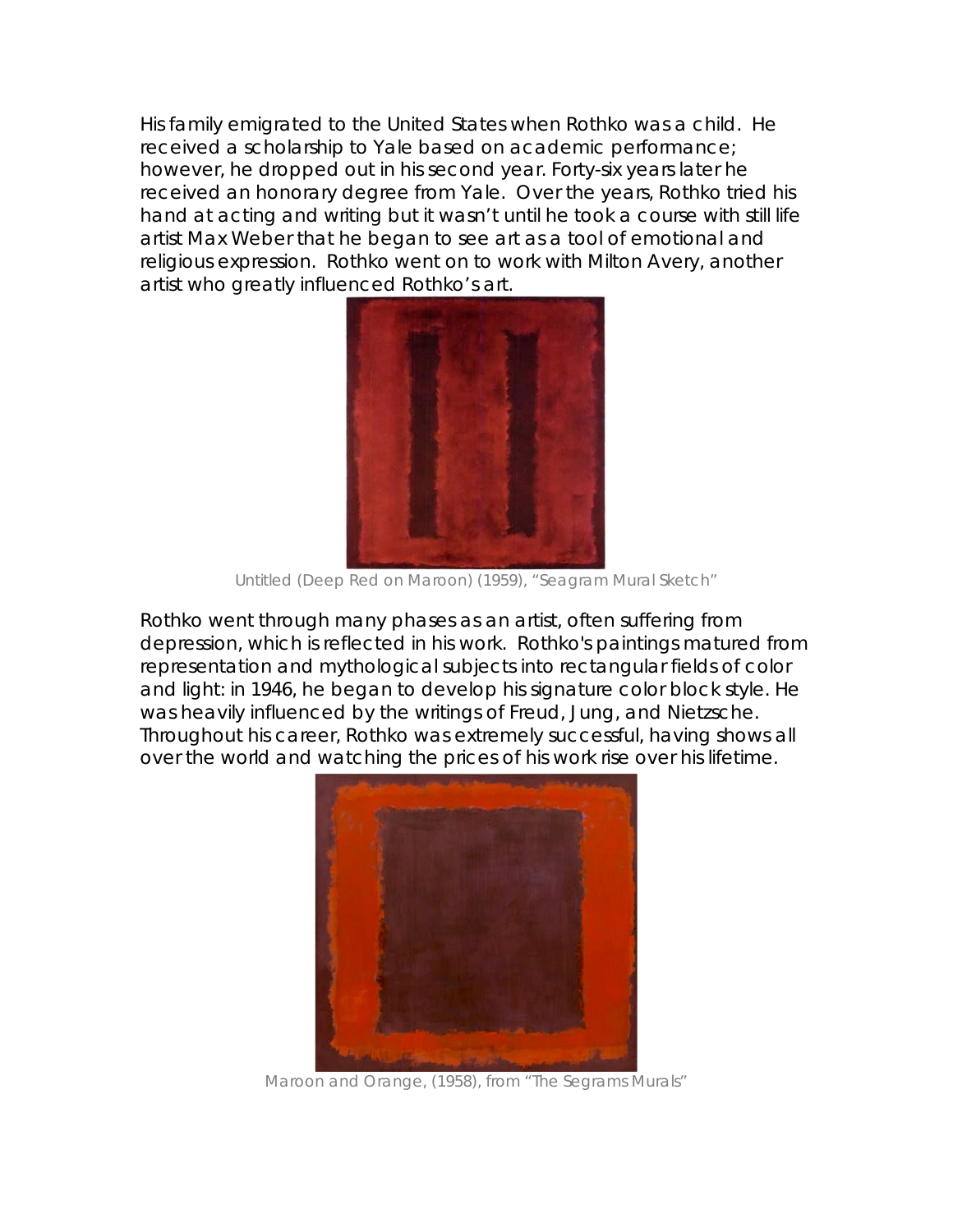In February of 1970, Rothko was found dead by his assistant. He had sliced his arms with a razor found lying at this side but during the autopsy it was discovered that he had overdosed on anti-depressants as well. He was 66 years old.



*Black on Maroon, Mural, Section 3* (1959), *from "The Seagram Murals"*

*A note about the art: These images do not do Rothko's work justice. The colors and size of the paintings when seen in person have much more impact. For more information about Rothko's painting technique visit:*  https://www.youtube.com/watch?feature=player\_embedded&v=vSiu8qzHV6c#!

### **The Seagram's Murals:**

*Red* is based on the true story of Seagram and Son's commissioning of Rothko's works to hang in their Four Season's Restaurant in 1958. After visiting the nearly completed restaurant, Rothko refused to continue the project and returned the cash advance to the Seagram and Sons Company. He kept the commissioned paintings in storage until 1968. They are now dispersed and hang in three locations: London's Tate Modern, Japan's Kawamura Memorial Museum and The National Gallery of Art in Washington DC.

*Questions for discussion:* 

- What do you think of Rothko's painting? Why do you think he is a *popular artist?*
- *What do you see when you look at Rothko's work? How do his paintings make you feel? (there is no right answer!)What do they remind you of?*
- *Compare Rothko's work to other artists painting at the time. What are some similarities? What are some differences?*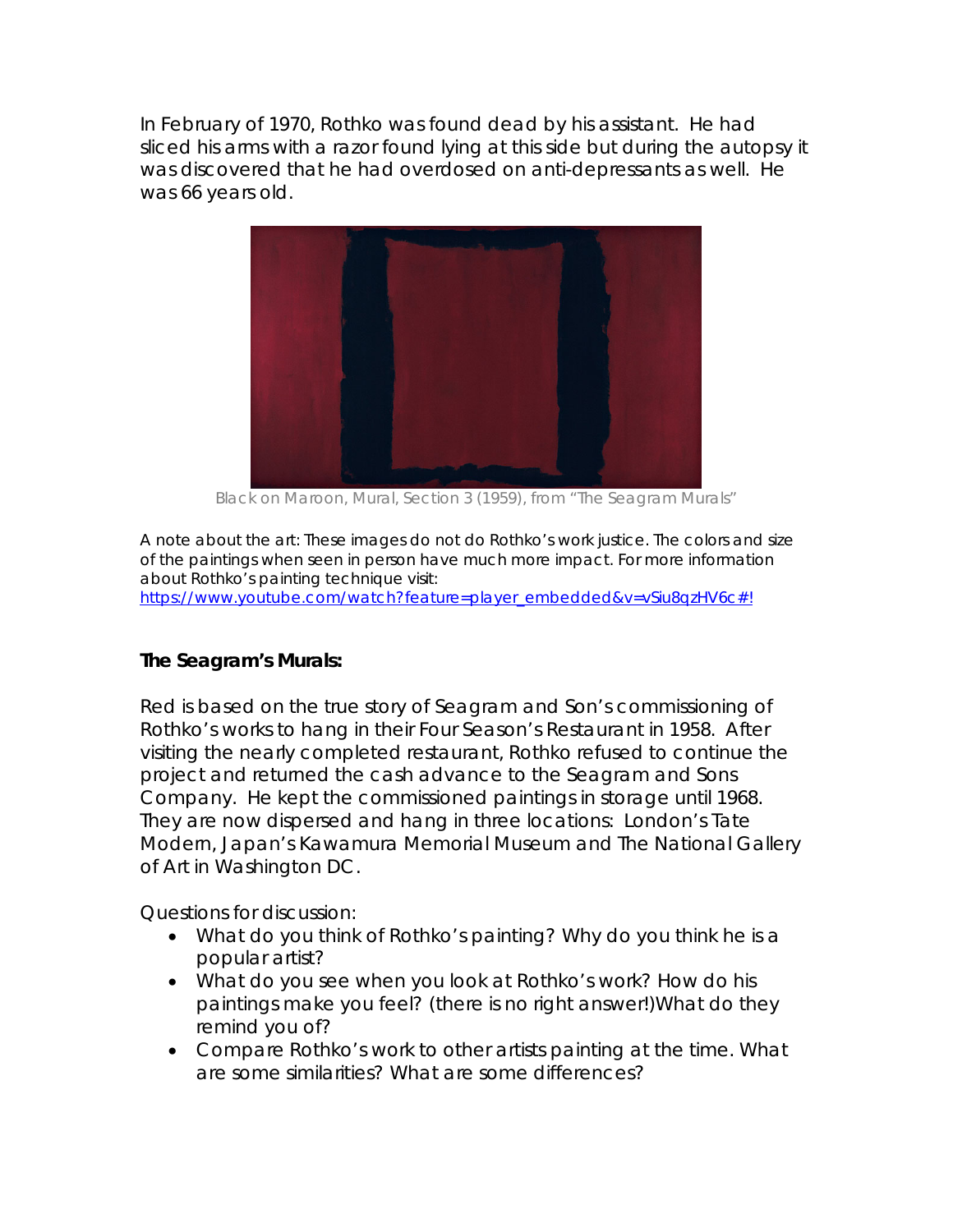• *Why do you think Rothko returned the paintings commissioned by the Four Seasons?* 

### **Mentorship**

A mentor is someone who counsels, offers advice, or guides another person, often younger and less experienced, in a shared field. For example, many new painters or artists seek out an established artist (or find one by accident) to help navigate the art scene, to ask advice about their work, to get recommendations for galleries and art shows, etc.

Ken is hired to work for Rothko as his assistant. We soon learn that Ken has brought some of his own paintings to show to Rothko, so it seems Ken is seeking a mentor. However, near the top of the play, Rothko says to Ken *"I am not your rabbi, I am not your father, I am not your shrink, I am not your friend, I am not your teacher-I am your employer."*

### *Questions for discussion:*

- *What are some differences and similarities between the roles Rothko lists above?*
- *After seeing the play, do you think Rothko is Ken's mentor? Why or why not?*
- *Rothko describes artists as needing to be well versed in many fields. Why do you think that is? Are there other professions that require this?*

### **ACT V: Activities for the Classroom**

### **Research:**

### *Rothko in the News*

Mark Rothko and the Seagram's paintings were recently in the news. Have your students research this current event and report back to the class through newscast, written report, or class discussion.

### *Abstract Expressionism*

What is it? How does it differ from the art movements that came before it? What brought this new movement on? Why do you think Rothko resisted this label? Have your students research this artistic movement and present their findings to the class.

### **Personal Writing**

*Writing Prompts:*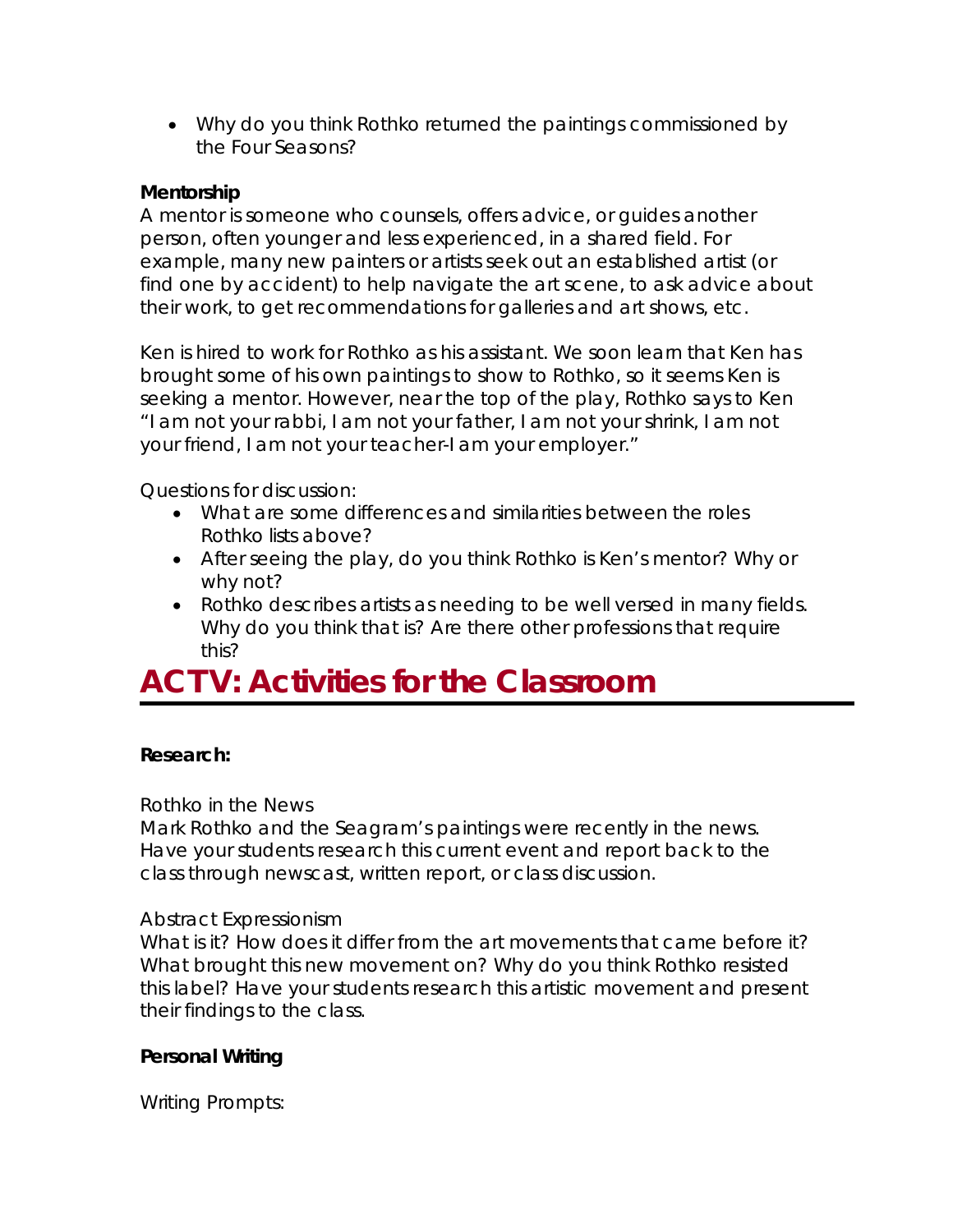- *Describe your ideal mentor. Have you ever mentored anyone? Do you consider anyone your mentor? If so, who?*
- • *What is the role of art in your life? (don't forget about magazines, commercials, advertisements, street art, etc.)*

### **The Basic Tableau**

### Description*:*

A **tableau** is a frozen image of an event, activity, or concept. Students create tableaus to represent their varied interpretations of a given text. Students work from words, phrases, or larger narratives where they form images of the "big events."

### Preparation:

Select themes, concepts or phrases from the play or this study guide for students to work from or have students brainstorm words relating to "ART". The words should be up for interpretation. For example, a tableau representing "HAPPY" will differ from group to group, but a tableaus representing "PHONE CALL" will all be very similar.

### Procedure:

1. Explain to students the concept of a tableau. Tell them they will be creating a tableau either as a cooperative group or with one "sculptor" and a group of "clay." Offer a simple set of guidelines suggesting that everyone in the tableau is physically connected or positioned at different levels (sitting, kneeling, standing) in space. Remind students these are interpretations of words and that there are no right or wrong answers.

2. Break students into groups of four to six students.

3. Have students form a tableau that either reflect the vision of a single "sculptor" or a collective creation of the group. Give students about 3 minutes to create a tableau based on a word of their choice or an assigned word.

4. When all the groups have completed their tableaus, have them take turns sharing them for the class. Debrief each tableau immediately following each group presentation.

#### Discussion:

- *Where did we see similarities across the images? Where did we see variations?*
- *What are the limitations of tableaus? Did those limitations help you or hinder you?*